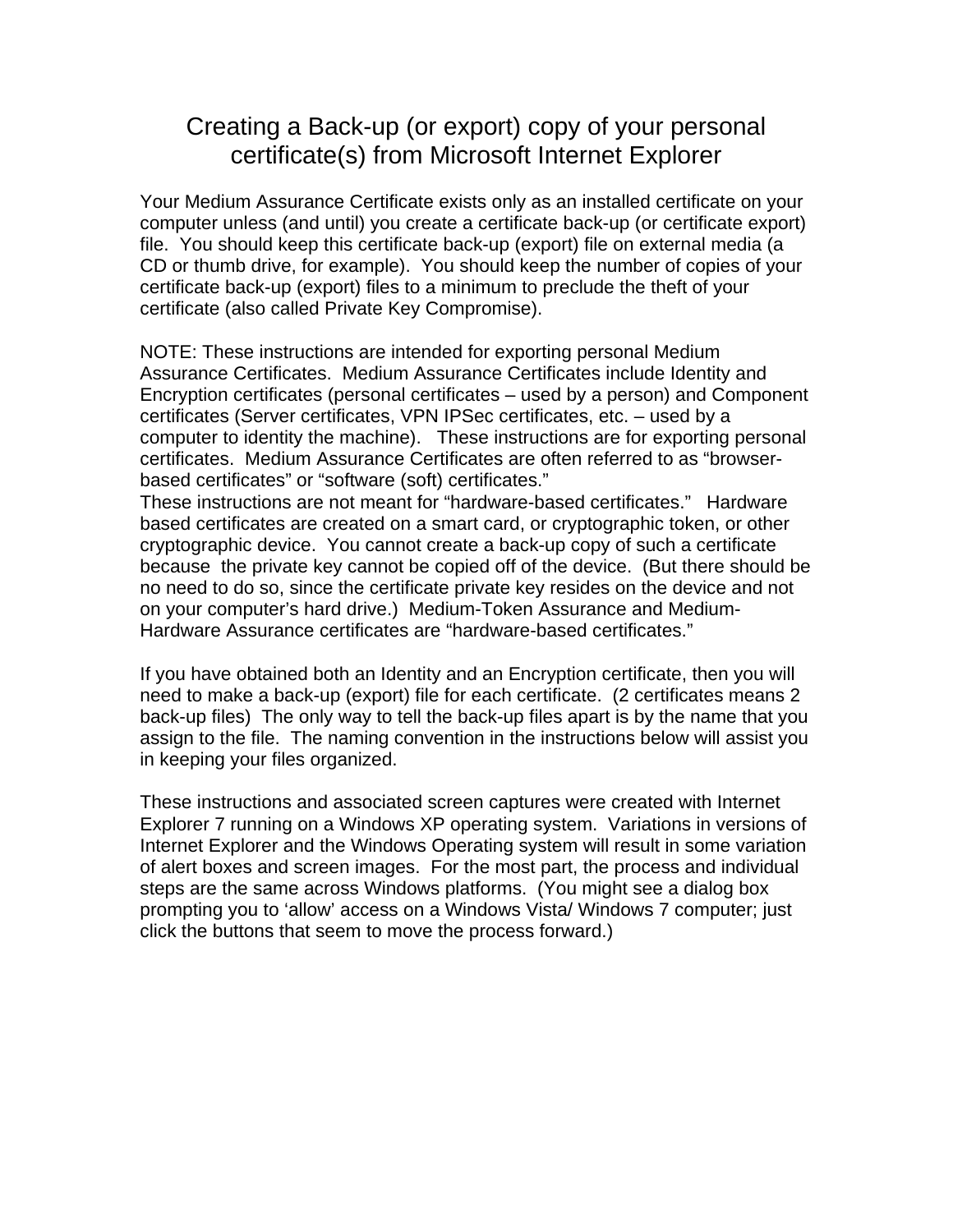## 1. Start Internet Explorer



2. Click on the **"Tools"** menu option and then click **"Internet Options...".** ertificate Authority - Windows Internet Explorer

| http://eca.org.com              |                                                          | ∕∩<br>- ● 『A Page <mark>・</mark><br>Ö.                           |
|---------------------------------|----------------------------------------------------------|------------------------------------------------------------------|
| Favorit <sub>s</sub><br>iew     | Tools<br><b>BID</b><br>н                                 | Delete Browsing History                                          |
| is of Jurisdiction              | <b>Delate Browsing History</b>                           | Pop-ap Blocker<br>Phishing Filter                                |
| Prote<br>RM <sup>-</sup>        | Pop-up Blocker                                           | Manage Add-ons                                                   |
| <b>RM<sup>®</sup> SPY BLOCI</b> | Phishing Filter<br>Manage Add-ons<br>S۲                  | <b>OR</b><br>Work Offline<br>Windows Update                      |
| $ECA - EY$                      | ubscribe to this Feed<br>Feed Discovery<br>Whdows Update | F11<br>Full Screen<br>$\vee$ Menu Bar<br>Toolbars                |
|                                 | Disgnose Connection Problems                             | Diagnose Connection Problems<br><b>Internet Options</b><br>na. S |
|                                 | Internet Options<br><b>DON'T KAYS</b>                    | proof of                                                         |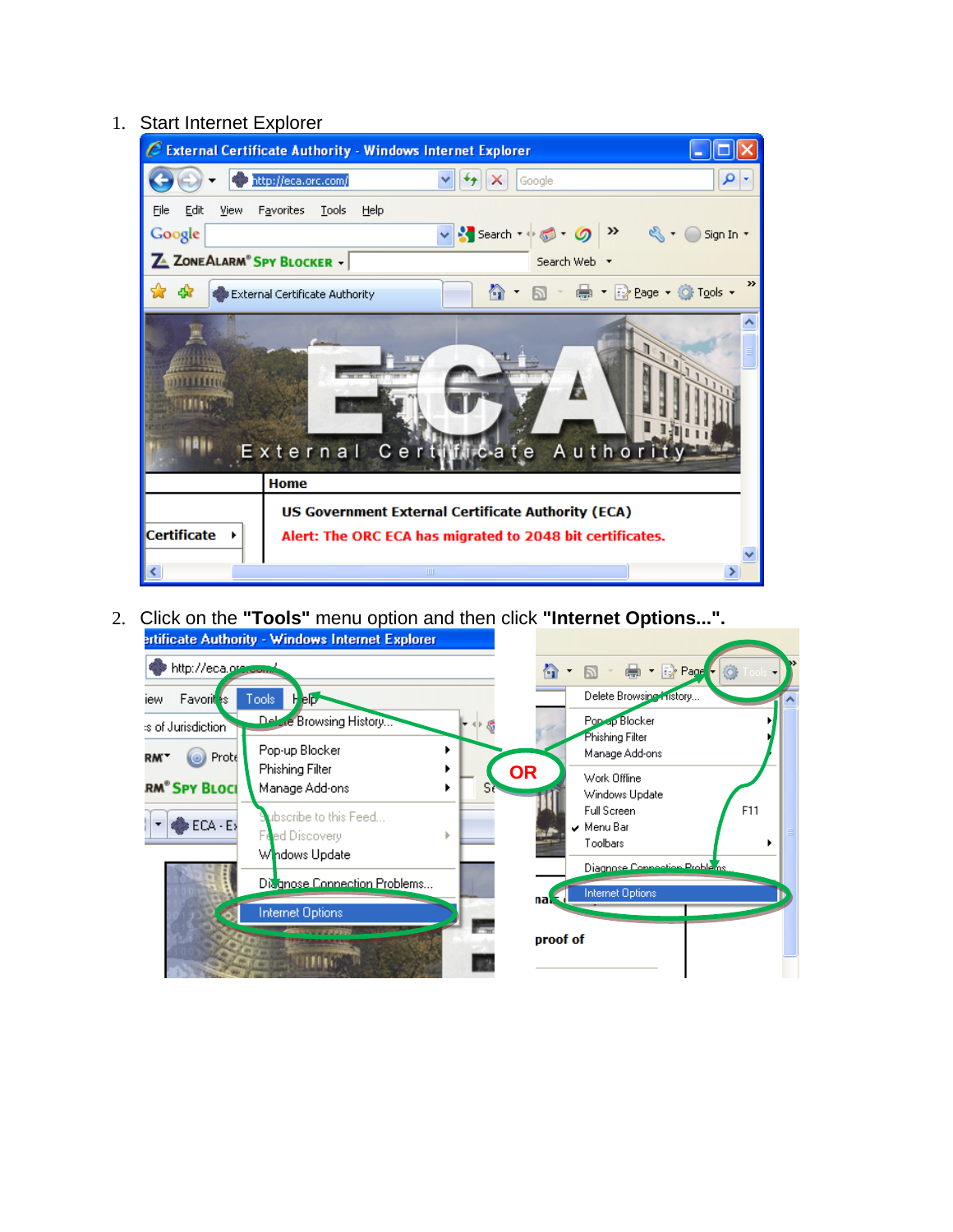3. Select the **Content** tab, then click the **Certificates...** button.

| <b>Internet Options</b>                                                                                                          |
|----------------------------------------------------------------------------------------------------------------------------------|
| Content<br>Privad <sup>6</sup><br><b>I</b> onnections<br>Advanced<br>General<br>Security<br>Programs                             |
| Content Advisor<br>Ratings help you control the Internet content that can be<br>viewed on this computer.                         |
| Enable<br>Settings                                                                                                               |
| Certificates<br>Use certificates for encrypted connections and identification.                                                   |
| Certificates<br>Clear SSL state<br>Publishers                                                                                    |
| AutoComplete                                                                                                                     |
| AutoComplete stores previous entries<br>Settings<br>on webpages and suggests matches<br>for you.                                 |
| Feeds<br>Feeds provide updated content from<br>Settings<br>websites that can be read in Internet<br>Explorer and other programs. |
|                                                                                                                                  |
| Cancel<br>ОK<br>Apply                                                                                                            |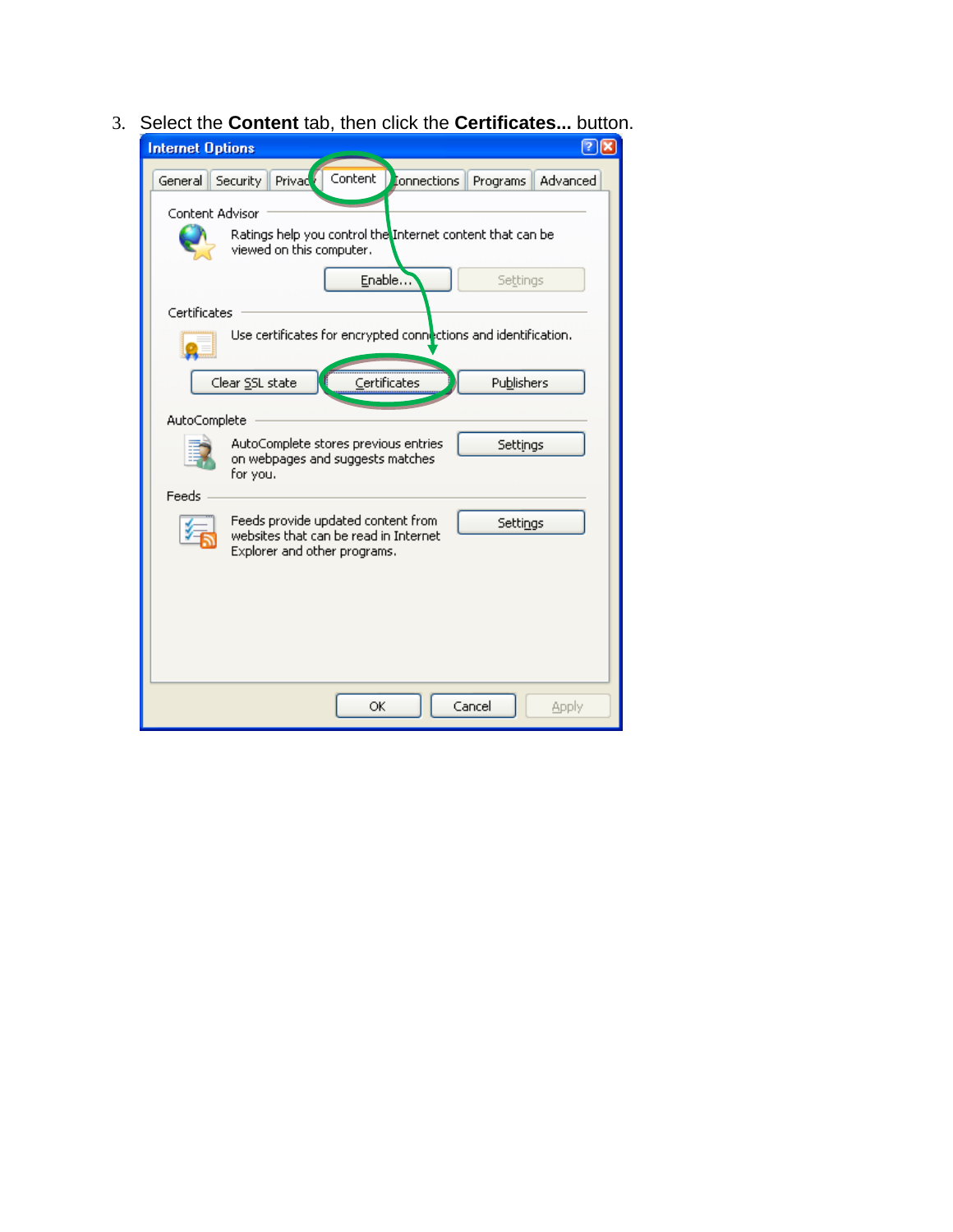4. On the Certificates dialog box, widen the **Issued To** column to read the entire certificate name.

| ⊘⊠<br><b>Certificates</b>                                                                                                                                                                                                                                                                                                                                      |  |
|----------------------------------------------------------------------------------------------------------------------------------------------------------------------------------------------------------------------------------------------------------------------------------------------------------------------------------------------------------------|--|
| $<$ All $>$<br>Intended purpose:                                                                                                                                                                                                                                                                                                                               |  |
| Personal<br>Trusted Root Certification<br>Other People<br>Intermediate Certification Authorities<br>≯<br>∢<br>I sued By<br>Issued To<br><b>Friendly Name</b><br>Expiratio<br>Manchester, James<br><b>OR</b><br>6/28/2012<br>Manchester.Jam<br>Manchester.James<br>ORC ECA SW 3<br>6/28/2012<br>Manchester.Jam<br><b>Click Here</b><br>and Drag<br>to the right |  |
| Import<br>Advanced<br>Export<br>Remove<br>Certificate intended purposes<br>View                                                                                                                                                                                                                                                                                |  |
| Close                                                                                                                                                                                                                                                                                                                                                          |  |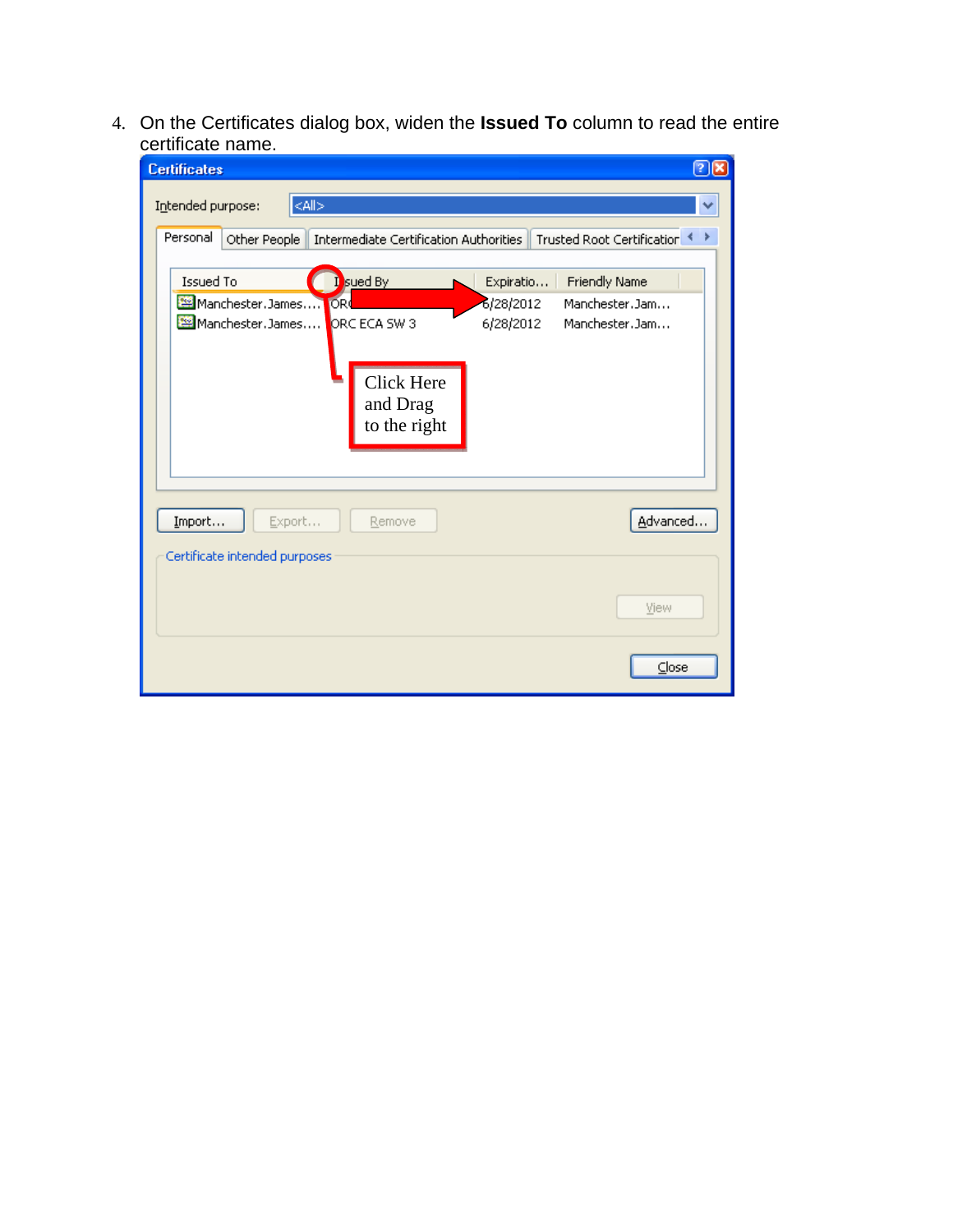5. Select the certificate you want to back-up and click on the **Export** button.

| <b>Certificates</b>                     |                                                                                      |                              | <u> ଅ⊠</u>           |
|-----------------------------------------|--------------------------------------------------------------------------------------|------------------------------|----------------------|
| Intended purpose:                       | <all></all>                                                                          |                              |                      |
| Personal                                | Other People   Intermediate Certification Authorities   Trusted Root Certification < |                              |                      |
| Issued To                               |                                                                                      | Issued By                    | Expiratic            |
|                                         | Manchester.James.K.ORC1000000008.Encrypt<br>Manchester.James.K.ORC10000000008.ID     | ORC ECA SW 3<br>ORC ECA SW 3 | 6/28/201<br>6/28/201 |
| ◁                                       | Ш                                                                                    |                              | ×                    |
| Import<br>Certificate intended purposes | Export<br>Remove                                                                     |                              | Advanced             |
| $<$ All $>$                             |                                                                                      |                              | View                 |
|                                         |                                                                                      |                              | Close                |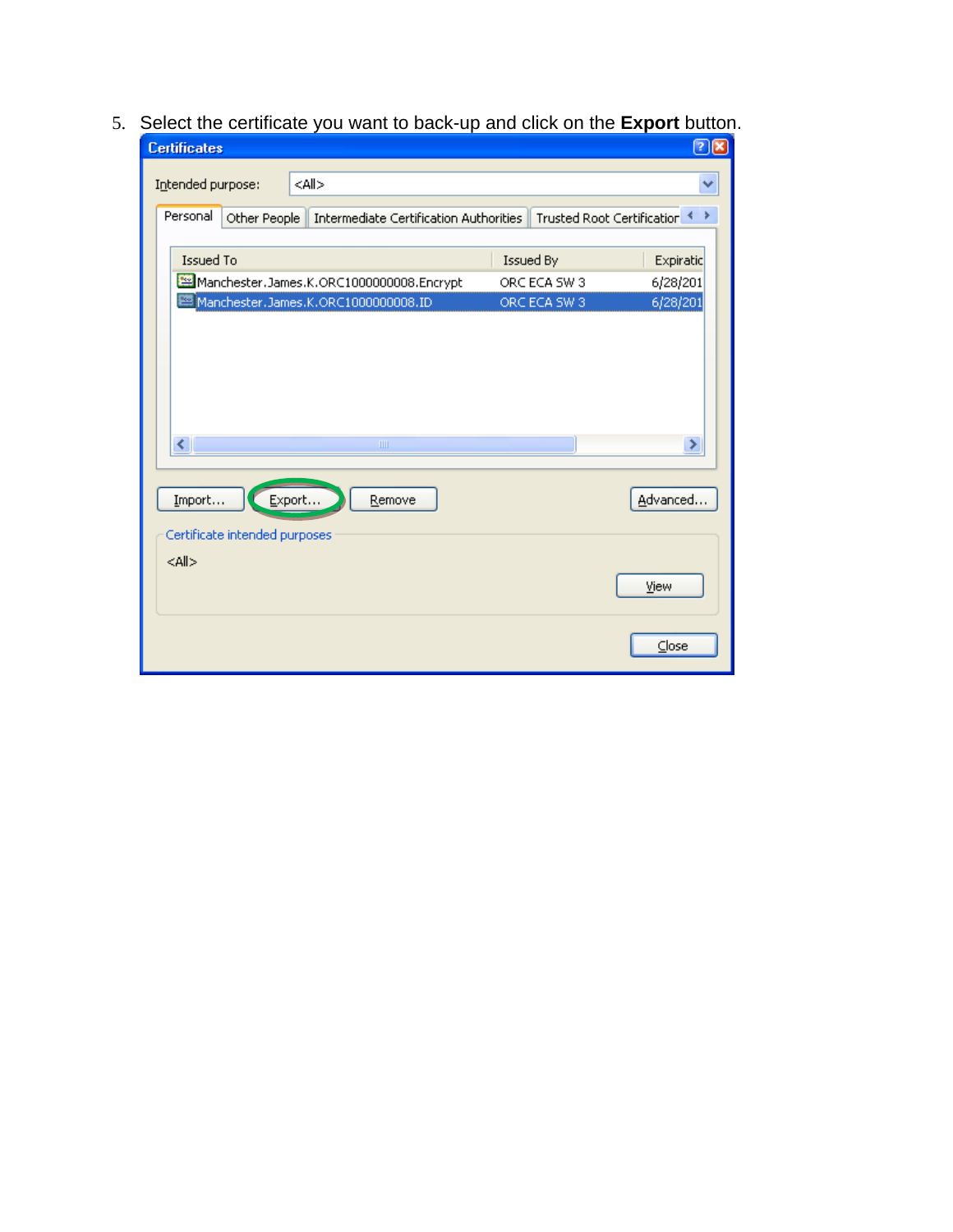6. When the Certificate Export Wizard pops up, click on the **Next >** button. **Certificate Export Wizard**  $\overline{\mathbf{x}}$ 

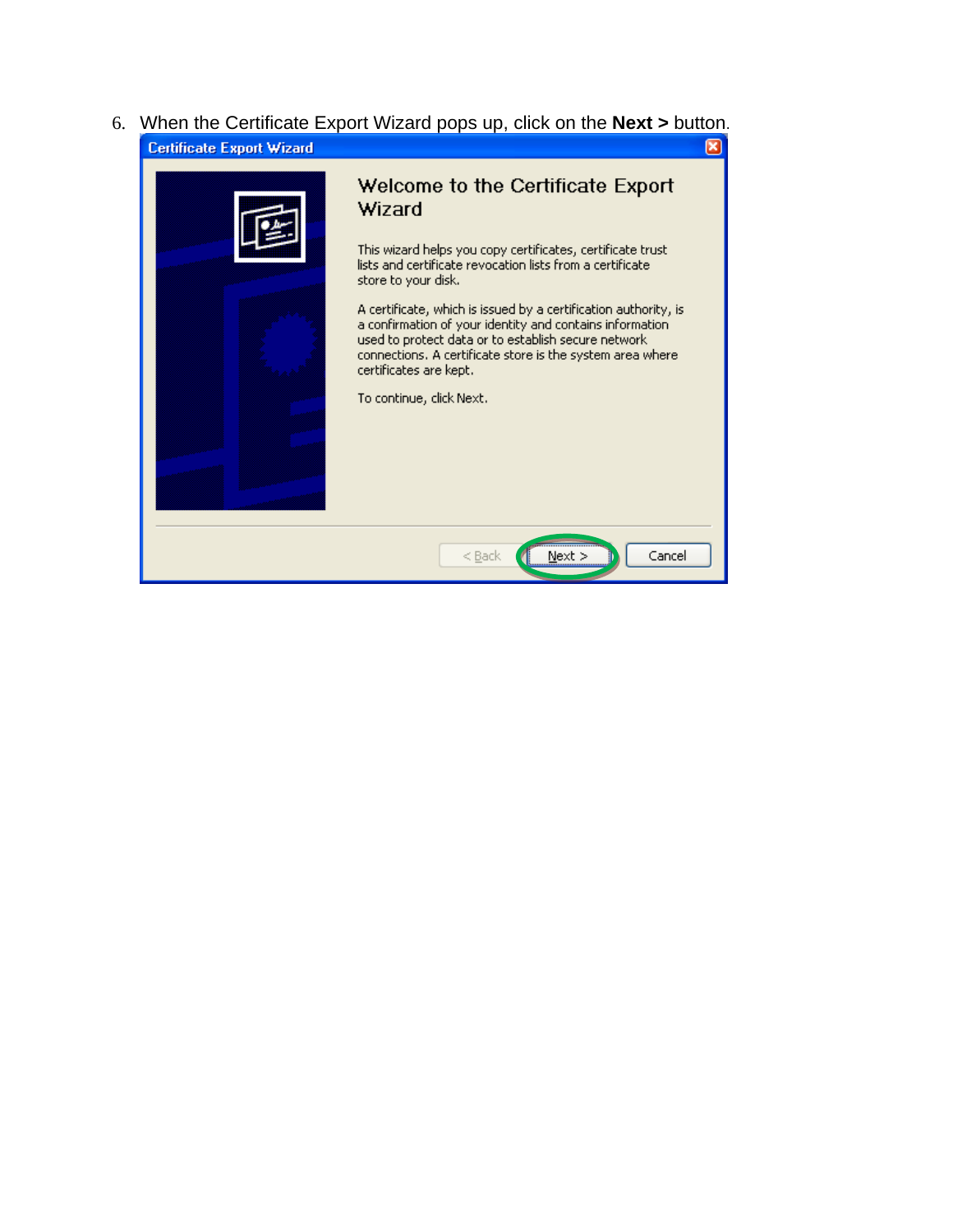7. Select **Yes, export the private key** and click the **Next >** button.

**CAUTION:** it is possible to make 'copy' of your certificate that does not include the certificate Private Key, but it will NOT be a BACKUP copy. If you cannot select **Yes, export the private key**, contact the ECA Help Desk.

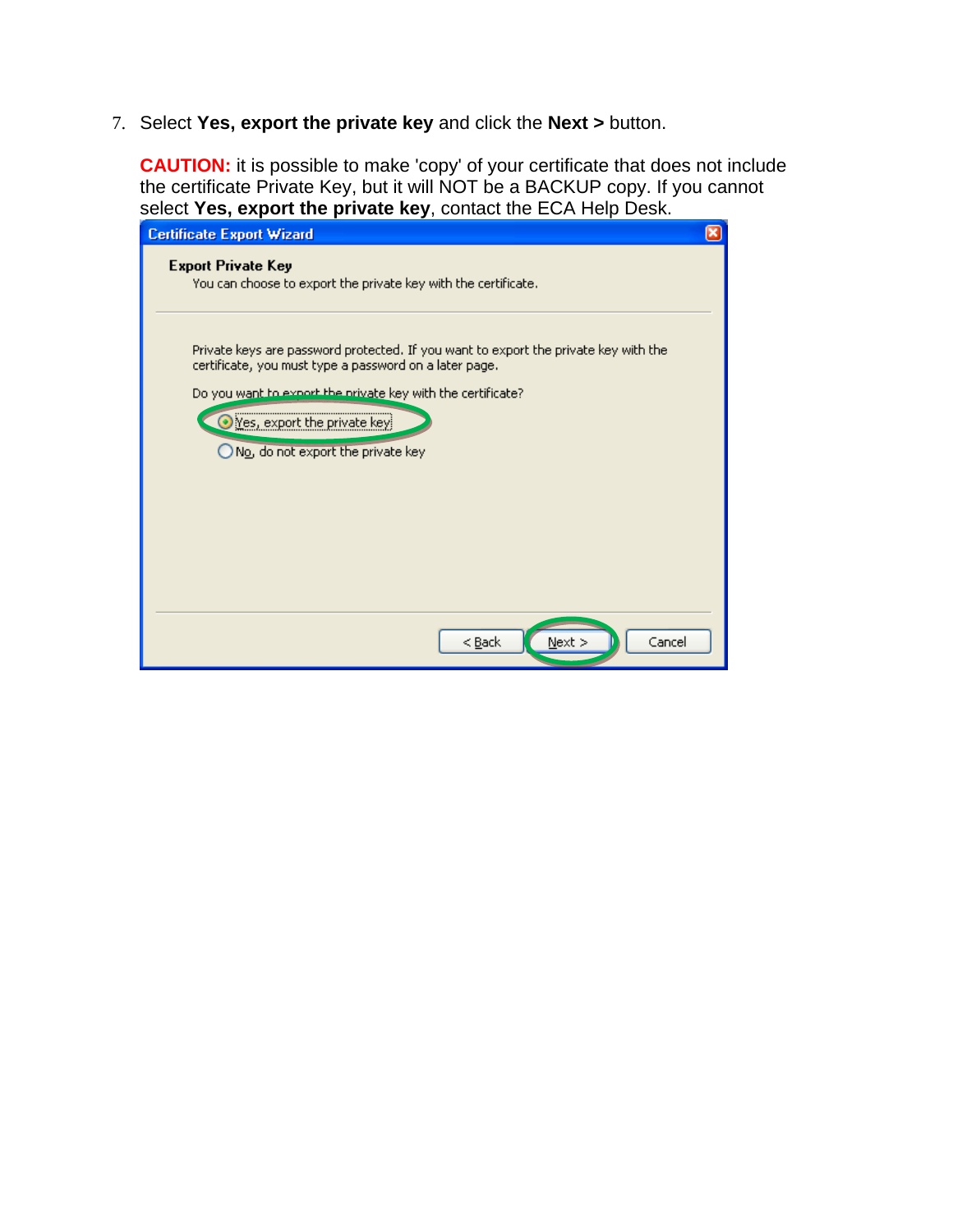8. Make sure the **Personal Information Exchange** selector is selected and the **"Enable strong protection"** check box is checked. Click the **Next >** button.

| <b>Certificate Export Wizard</b>                                                        |  |  |
|-----------------------------------------------------------------------------------------|--|--|
| <b>Export File Format</b><br>Certificates can be exported in a variety of file formats. |  |  |
| Select the format you want to use:                                                      |  |  |
| ◯ DER encoded binary X.509 (.CER)                                                       |  |  |
| $\bigcirc$ Base-64 encoded X.509 (.CER)                                                 |  |  |
| ◯ Cryptographic Message Syntax Standard - PKCS #7 Certificates (.P7B)                   |  |  |
| Include all certificates in the certification path if possible                          |  |  |
| Person Information Exchange - PKCS #12 (.PFX)                                           |  |  |
| Include all certificates in the certification path if possible                          |  |  |
| Enable strong protection (requires IE 5.0, NT 4.0 SP4 or above)                         |  |  |
| Delete the private key if the export is successful                                      |  |  |
|                                                                                         |  |  |
| < <u>B</u> ack<br>Cancel<br>Next >                                                      |  |  |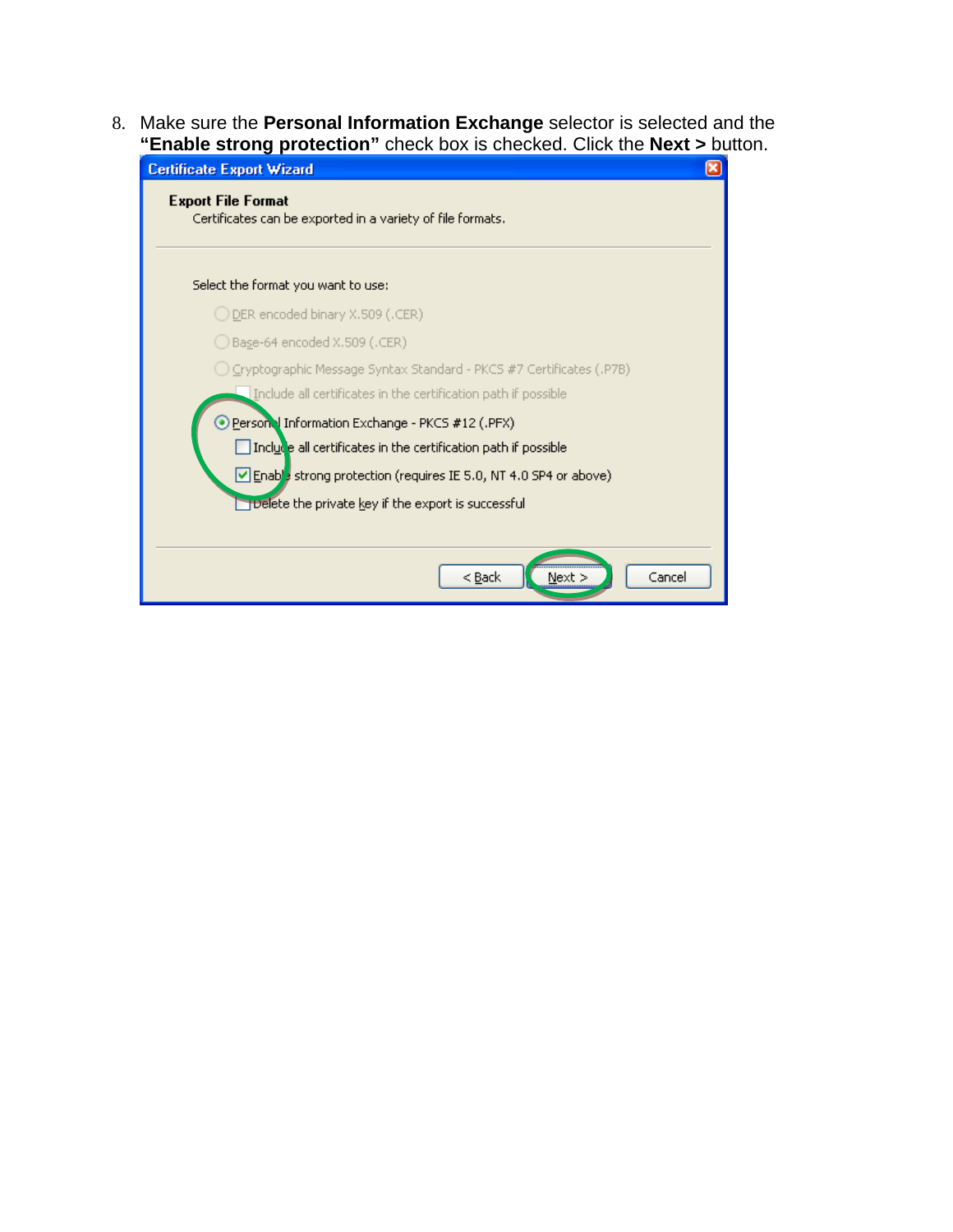9. Assign (and confirm) a password to protect the certificate backup file that you are about to create. Click the **Next >** button. **IMPORTANT:** You will need to know this password in order to use the back-up file in the future

| <b>Certificate Export Wizard</b>                                                        | × |
|-----------------------------------------------------------------------------------------|---|
| Password<br>To maintain security, you must protect the private key by using a password. |   |
| Type and confirm a password.                                                            |   |
| Password:<br>*********                                                                  |   |
| Confirm password:<br>*********                                                          |   |
|                                                                                         |   |
|                                                                                         |   |
|                                                                                         |   |
| $<$ Back<br>Cancel<br>$N$ ext >                                                         |   |

10. Click the **Browse...** button.

| <b>Certificate Export Wizard</b>                                         | ⊠ |
|--------------------------------------------------------------------------|---|
| <b>File to Export</b><br>Specify the name of the file you want to export |   |
| Eile name:<br>Browse                                                     |   |
|                                                                          |   |
|                                                                          |   |
|                                                                          |   |
|                                                                          |   |
| Cancel<br>$N$ ext ><br>$<$ Back                                          |   |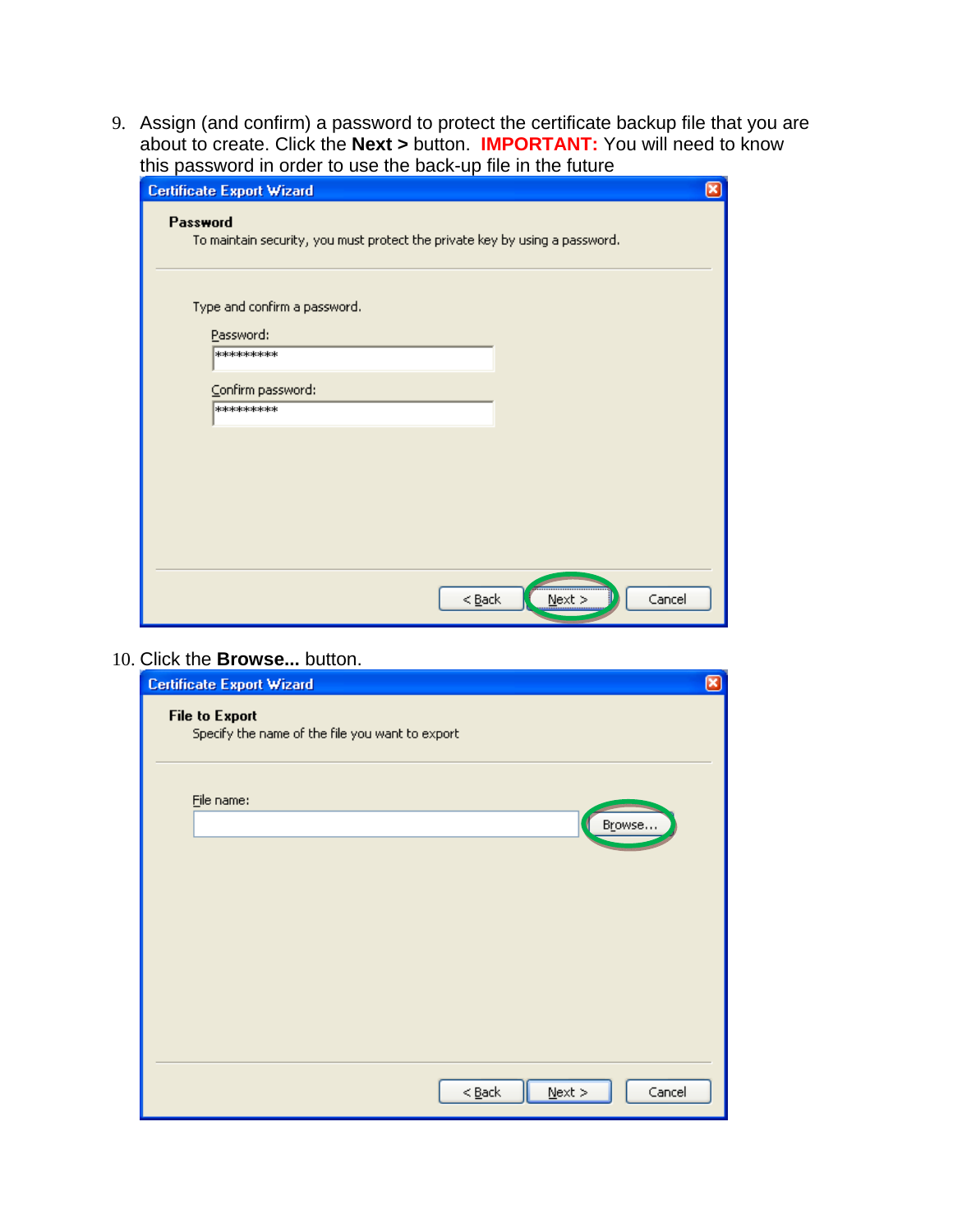11. In the Save As dialog box navigate to the location where you want to save the certificate back-up file. Note: You may save it to a temporary location on your computer, as long you move the file later. Otherwise, if your hard drive crashes you will you're your installed certificates and your certificate back-up files.

| <b>Save As</b>         |                                                                                                                                  | $ 2  \mathbf{x} $ |
|------------------------|----------------------------------------------------------------------------------------------------------------------------------|-------------------|
| Save in:               | $O$ $D$ $P$ $\Pi$<br>My_Certificates<br>v                                                                                        |                   |
| My Recent<br>Documents | My Recent Documents<br>Desktop<br>My Documents<br>My Computer<br>Local Disk (C:)<br>DVD/CD-RW Drive (D:)<br>do oystem [ [s] (E:) |                   |
| Desktop                | FLOPPYR (F:)<br>My_Certificates<br><b>FLILLIAD DEIVE (G:)</b>                                                                    |                   |
| My Documents           | ManchesterJ on 'fairfax02\user area' (U:)<br>My Network Places<br>ac.activclient62.disk_6.2.0.50<br><b>ActivClientHotfix</b>     |                   |
| My Computer            | All my stuff<br><b>APHistory</b><br>Belkin<br>MERSRequestTool                                                                    |                   |
|                        | Thumbdrive<br>v<br>File name:                                                                                                    | Save              |
| My Network             | Save as type:<br>Personal Information Exchange (*.pfx)<br>v                                                                      | Cancel            |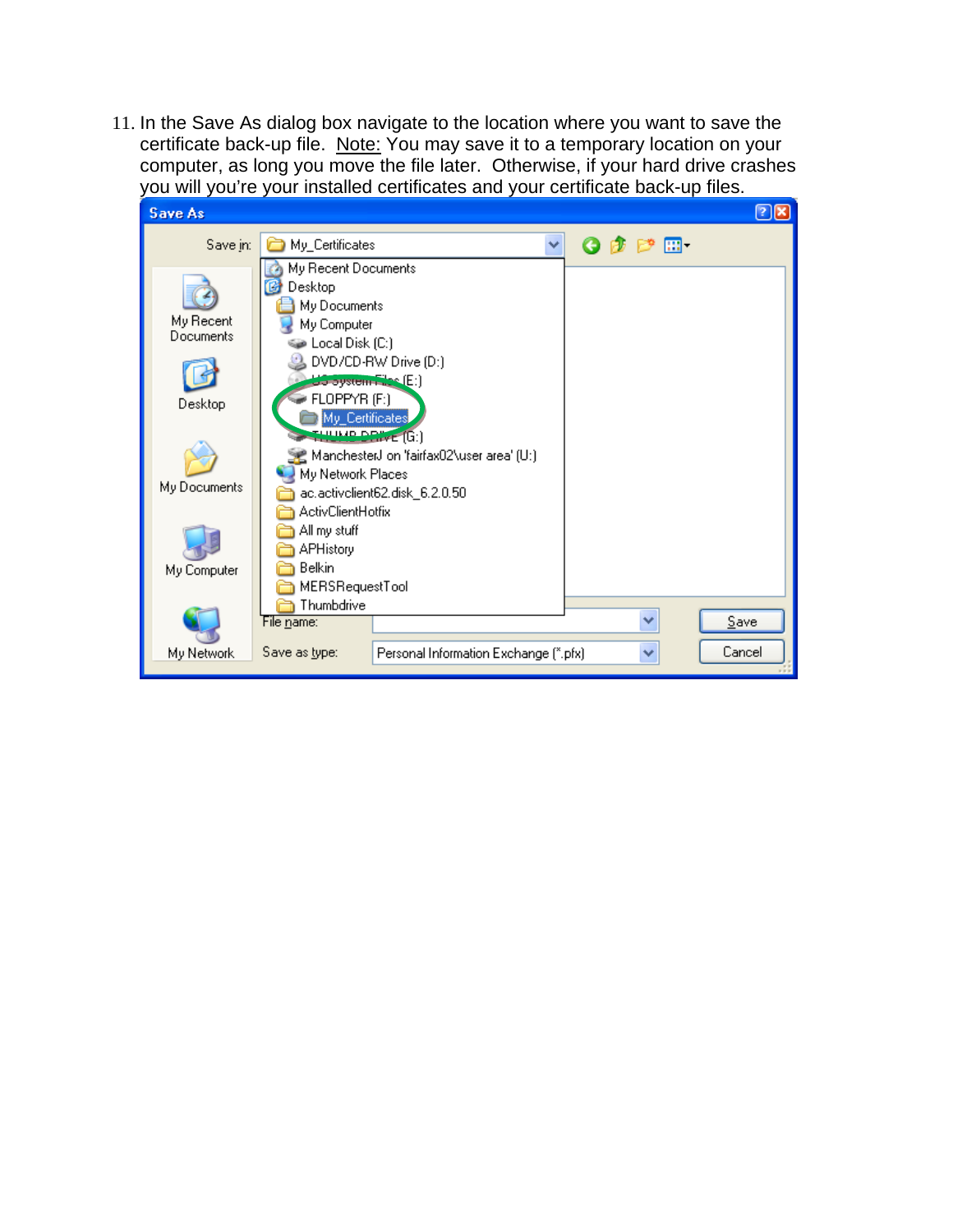12. Enter a file name. We recommend that you make the filename "Yourlastname\_ECA\_ID\_YYYY" use ID for your **IDentity certificate and EN for** you ENcryption certificate. YYYY should be the year that the certificate will expire; "2012" for 2012. And then click the **Save** button.

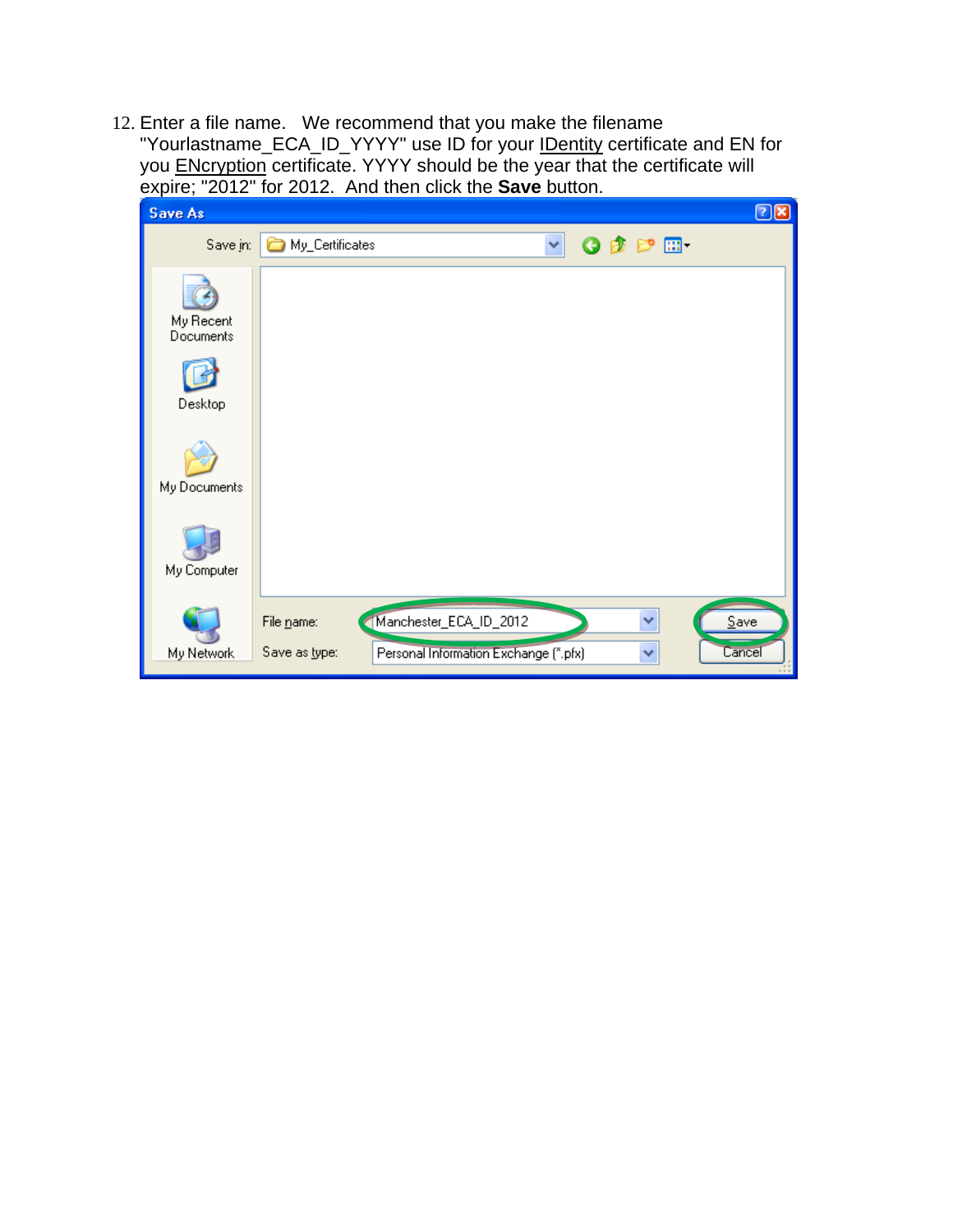13. Back on the File to Export dialog, confirm that the path and file name are correct and then click the **Next** button.



| 14. Click the Finish button.     |                                                                                                                                                                       |                                |
|----------------------------------|-----------------------------------------------------------------------------------------------------------------------------------------------------------------------|--------------------------------|
| <b>Certificate Export Wizard</b> |                                                                                                                                                                       | ×                              |
|                                  | <b>Completing the Certificate Export</b><br>Wizard<br>You have successfully completed the Certificate Export<br>wizard.<br>You have specified the following settings: |                                |
|                                  | File Name<br>Export Keys<br>Include all certificates in the certification path<br>File Format                                                                         | F:\My_<br>Yes<br>No.<br>Person |
|                                  | $\overline{\left( \cdot \right)}$<br>$\mathbf{m}$                                                                                                                     | ≯                              |
|                                  | Finish<br>$<$ Back                                                                                                                                                    | Cancel                         |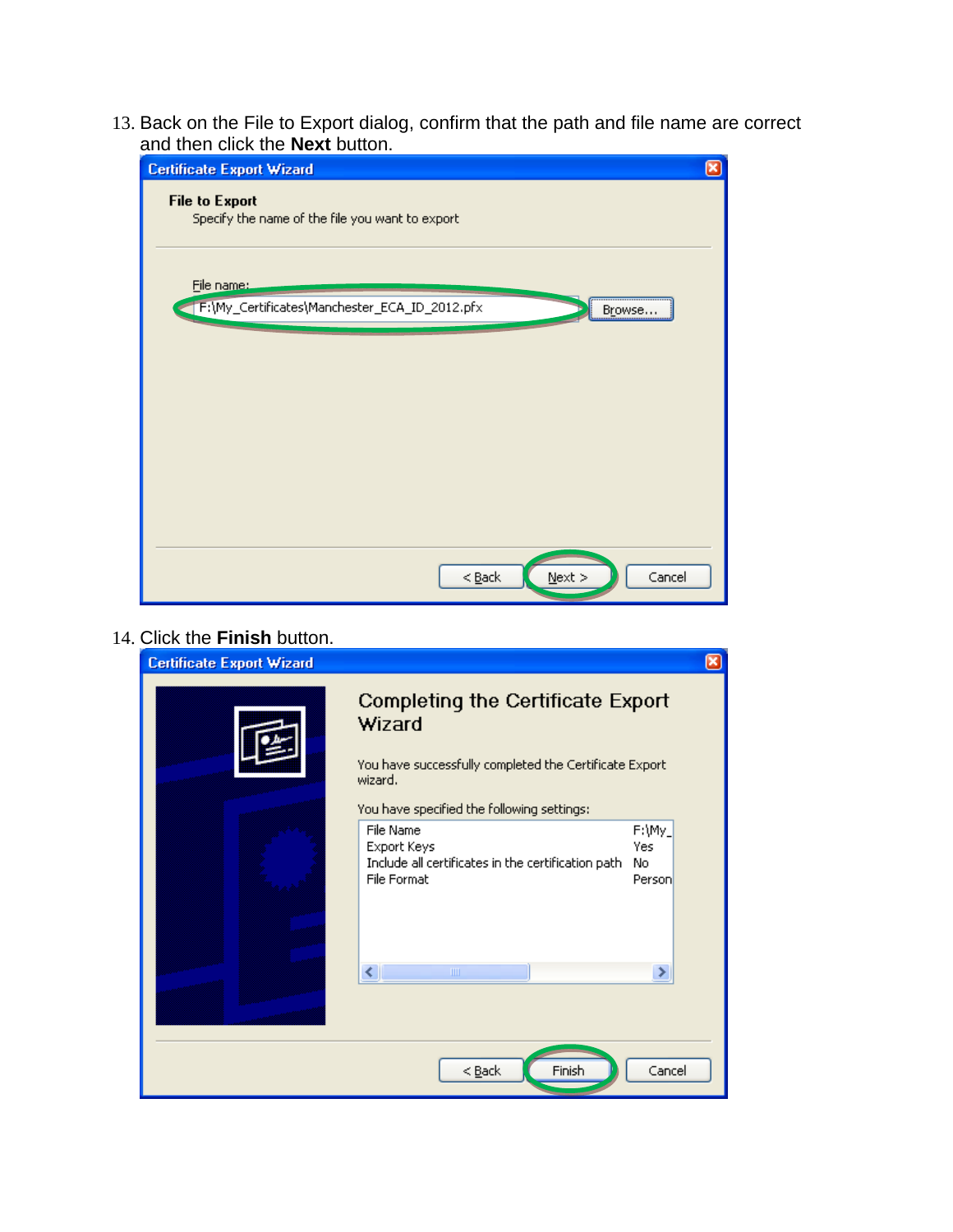15. In the Exporting your private exchange key dialog, enter the password that you previously assigned to protect your certificate private key and Click the **OK** button. NOTE: If there is no text box for you to enter a password, it means that no password was assigned to protect the certificate private key when you requested (or last installed) your certificate. Just click the **OK** button. Then see the instruction "Assigning a password to your certificate in Internet Explorer."

| <b>Exporting your private exchange key</b>                                                                    |  |
|---------------------------------------------------------------------------------------------------------------|--|
| An application is requesting access to a Protected item.<br>CryptoAPI Private Key<br><b>Hemember</b> password |  |
| Cancel<br>Details                                                                                             |  |

16. When you see "The export was successful"; click the **OK** button.

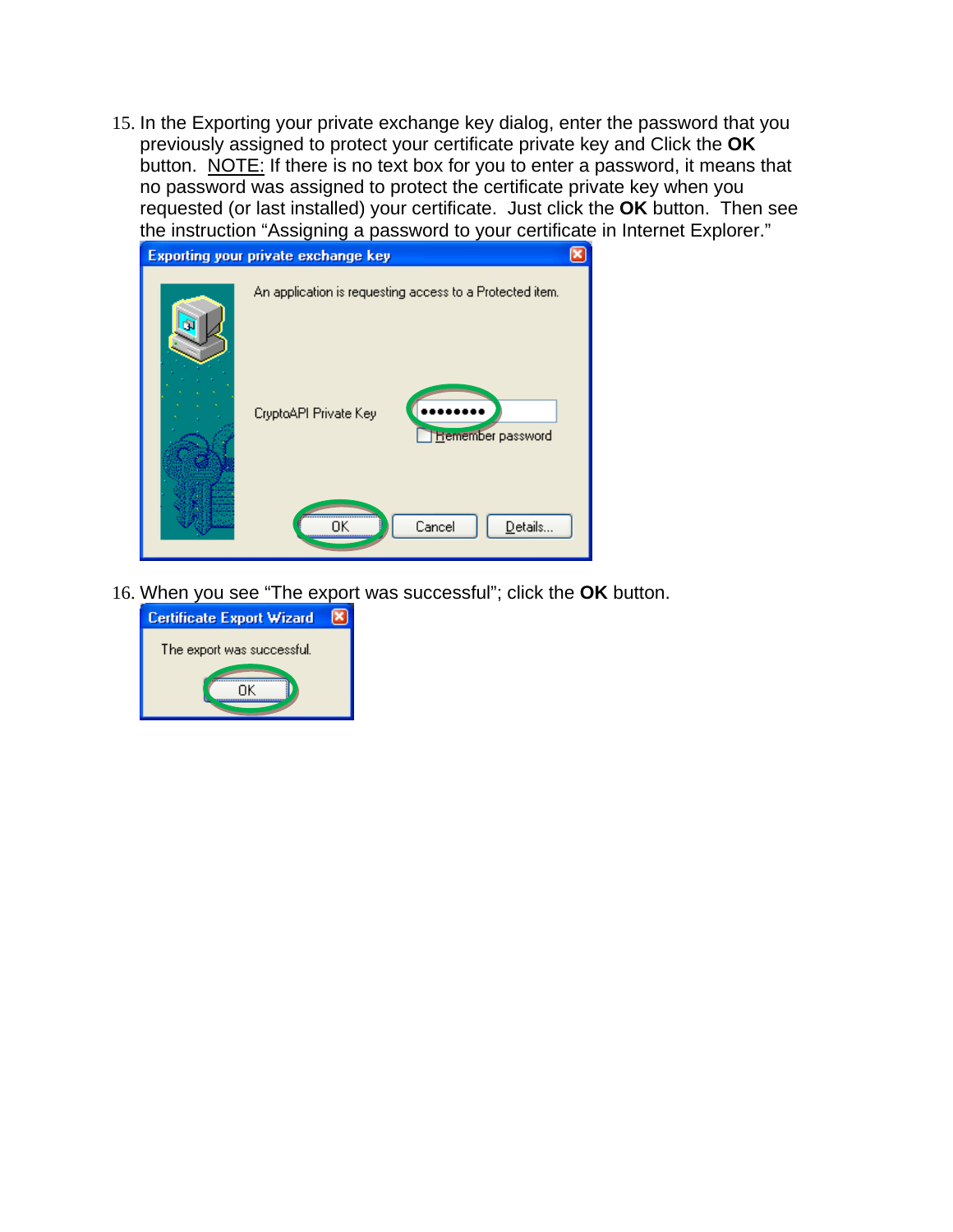17. If you do not have an Encryption Certificate, you are done. If you do have an Encryption Certificate, select it and click the **Export** button.

| ∸<br><b>Certificates</b>                |                                                       |              | $\boxed{?[x]}$               |
|-----------------------------------------|-------------------------------------------------------|--------------|------------------------------|
| Intended purpose:                       | <all></all>                                           |              |                              |
| Personal                                | Other People   Intermediate Certification Authorities |              | Trusted Root Certification < |
| Issued To                               |                                                       | Issued By    | Expiratic                    |
|                                         | Manchester.James.K.ORC1000000008.Encrypt              | ORC ECA SW 3 | 6/28/201                     |
|                                         | Manchester.James.K.ORC1000000008.ID                   | ORC ECA SW 3 | 6/28/201                     |
| ∢                                       | $\rm{HII}$                                            |              | ×                            |
| Import<br>Certificate intended purposes | Export<br>Remove                                      |              | Advanced                     |
| $<$ All $>$                             |                                                       |              | View                         |
|                                         |                                                       |              | $C$ lose                     |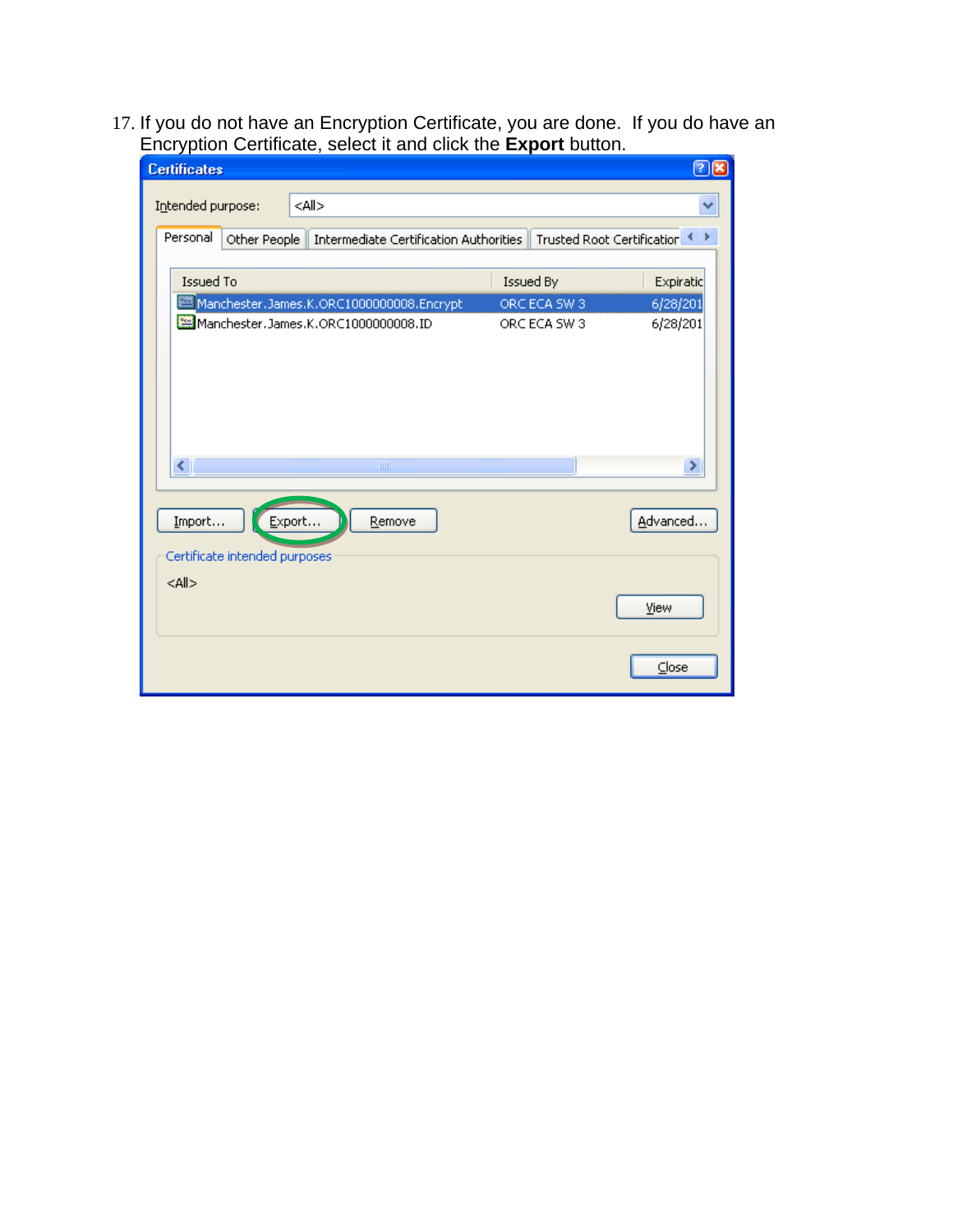18. When the Certificate Export Wizard pops up, click on the **Next >** button. **Certificate Export Wizard**  $\overline{\mathbf{x}}$ 

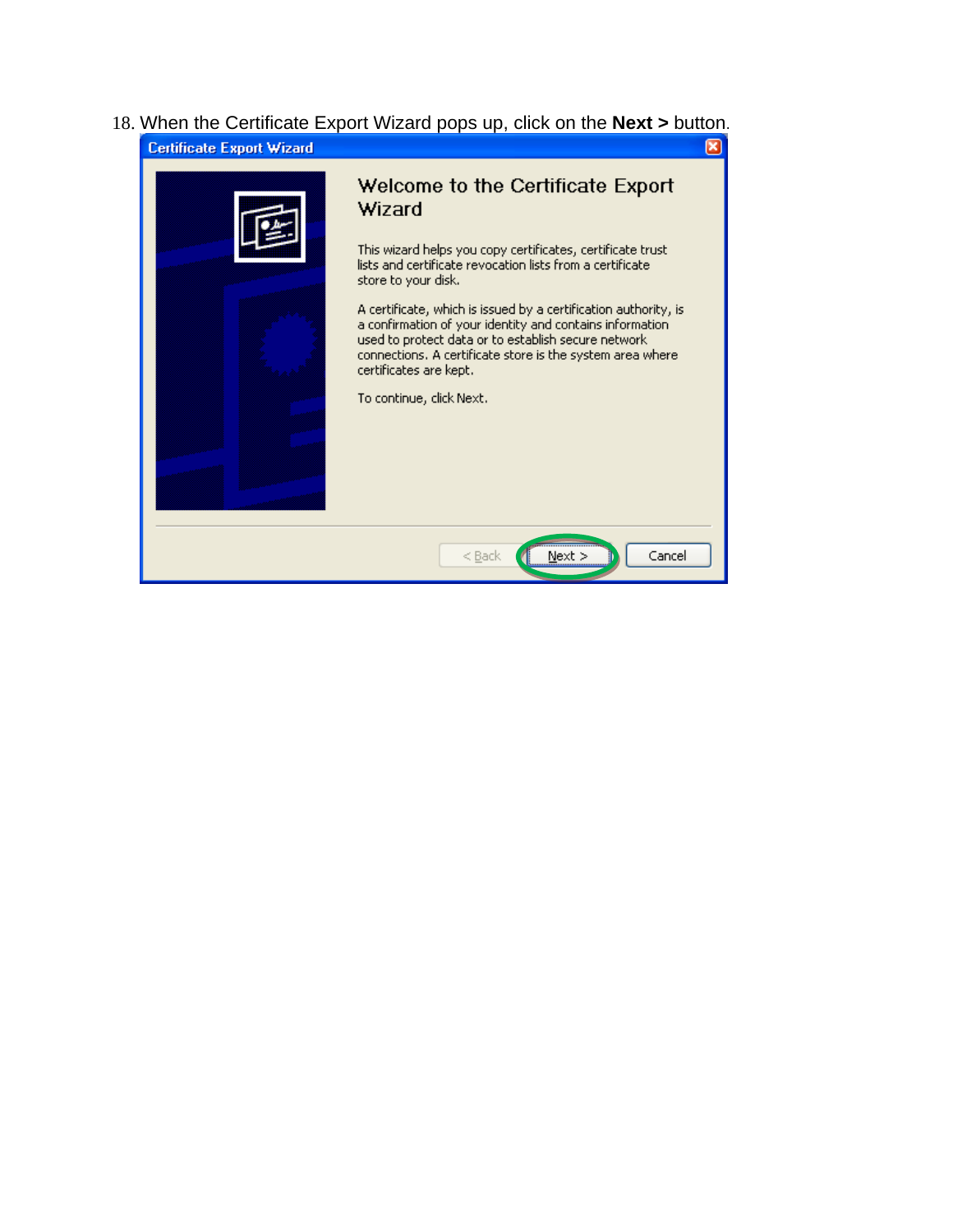19. Select **Yes, export the private key** and click the **Next >** button.

**CAUTION:** it is possible to make 'copy' of your certificate that does not include the certificate Private Key, but it will NOT be a BACKUP copy. If you cannot select **Yes, export the private key**, contact the ECA Help Desk.

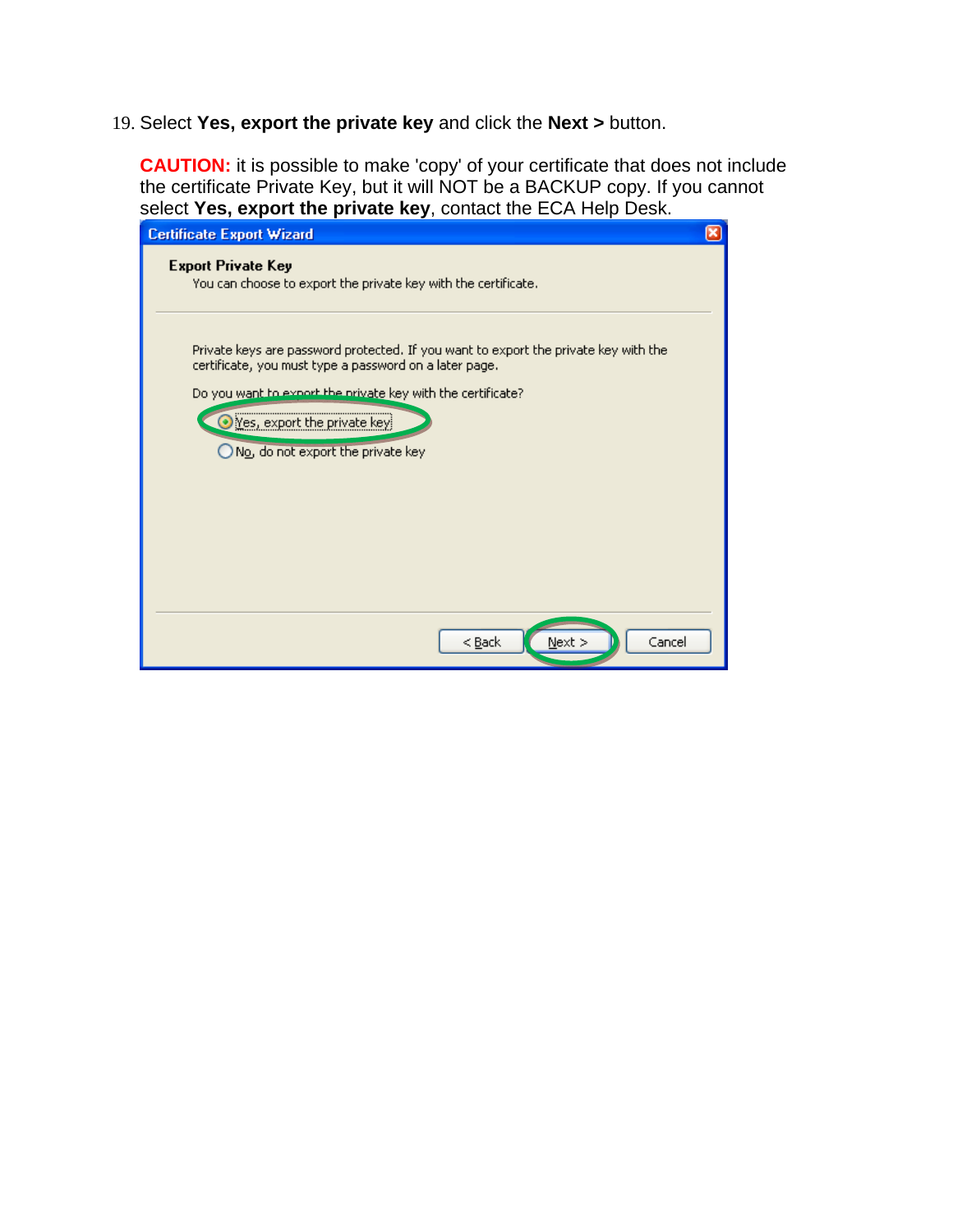20. Make sure the **Personal Information Exchange** selector is selected and the **"Enable strong protection"** check box is checked. Click the **Next >** button.

| <b>Certificate Export Wizard</b>                                                        |  |  |
|-----------------------------------------------------------------------------------------|--|--|
| <b>Export File Format</b><br>Certificates can be exported in a variety of file formats. |  |  |
| Select the format you want to use:                                                      |  |  |
| ◯ DER encoded binary X.509 (.CER)                                                       |  |  |
| $\bigcirc$ Base-64 encoded X.509 (.CER)                                                 |  |  |
| ◯ Cryptographic Message Syntax Standard - PKCS #7 Certificates (.P7B)                   |  |  |
| Include all certificates in the certification path if possible                          |  |  |
| Person Information Exchange - PKCS #12 (.PFX)                                           |  |  |
| Include all certificates in the certification path if possible                          |  |  |
| Enable strong protection (requires IE 5.0, NT 4.0 SP4 or above)                         |  |  |
| <b>Delete the private key if the export is successful</b>                               |  |  |
|                                                                                         |  |  |
| Cancel<br>< <u>B</u> ack<br>Next >                                                      |  |  |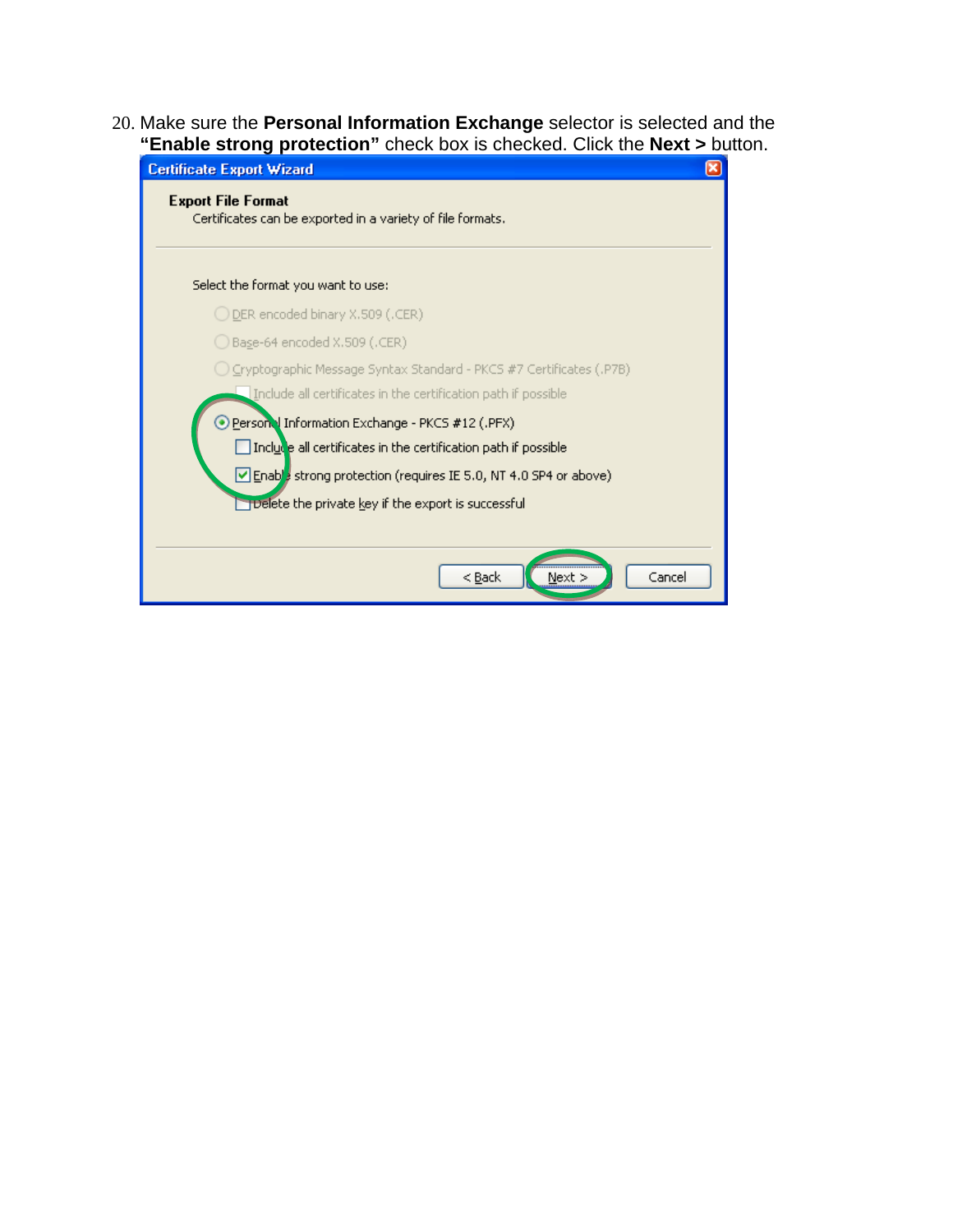21. Assign (and confirm) a password to protect the certificate backup file that you are about to create. [We recommend that you use the same password that you used in Step 9, above.] Click the **Next >** button. **IMPORTANT:** You will need to know this password in order to use the back-up file in the future

| <b>Certificate Export Wizard</b>                                                        |
|-----------------------------------------------------------------------------------------|
| Password<br>To maintain security, you must protect the private key by using a password. |
| Type and confirm a password.                                                            |
| Password:<br>*********                                                                  |
|                                                                                         |
| Confirm password:                                                                       |
| ********                                                                                |
|                                                                                         |
|                                                                                         |
|                                                                                         |
|                                                                                         |
|                                                                                         |
|                                                                                         |
| Cancel<br>$<$ Back<br>$N$ ext >                                                         |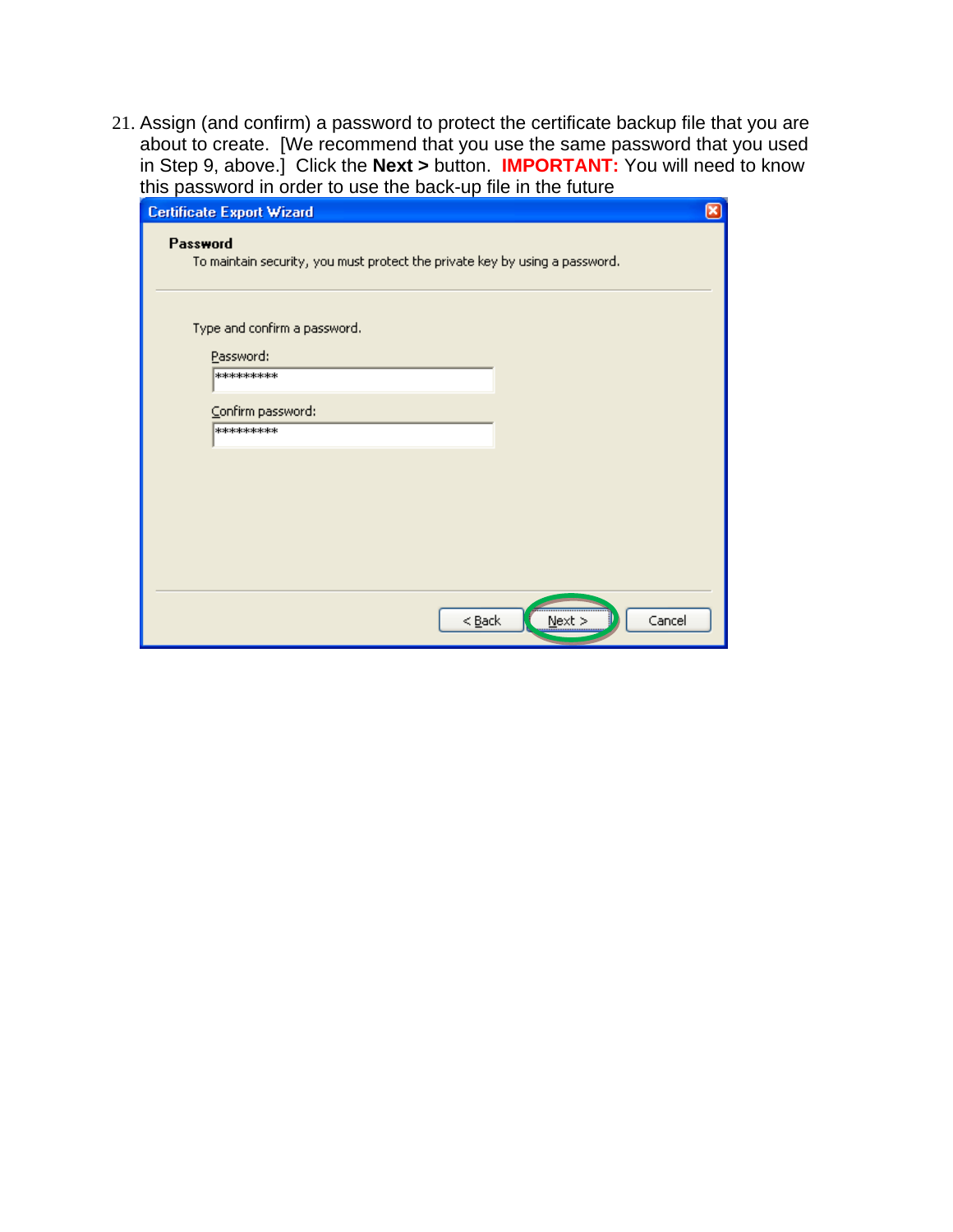## 22. Click the **Browse...** button.

| <b>Certificate Export Wizard</b>                                         | $\left[\overline{\mathbf{x}}\right]$ |
|--------------------------------------------------------------------------|--------------------------------------|
| <b>File to Export</b><br>Specify the name of the file you want to export |                                      |
| File name:<br>Browse                                                     |                                      |
|                                                                          |                                      |
|                                                                          |                                      |
| $N$ ext ><br>Cancel<br>$<$ Back                                          |                                      |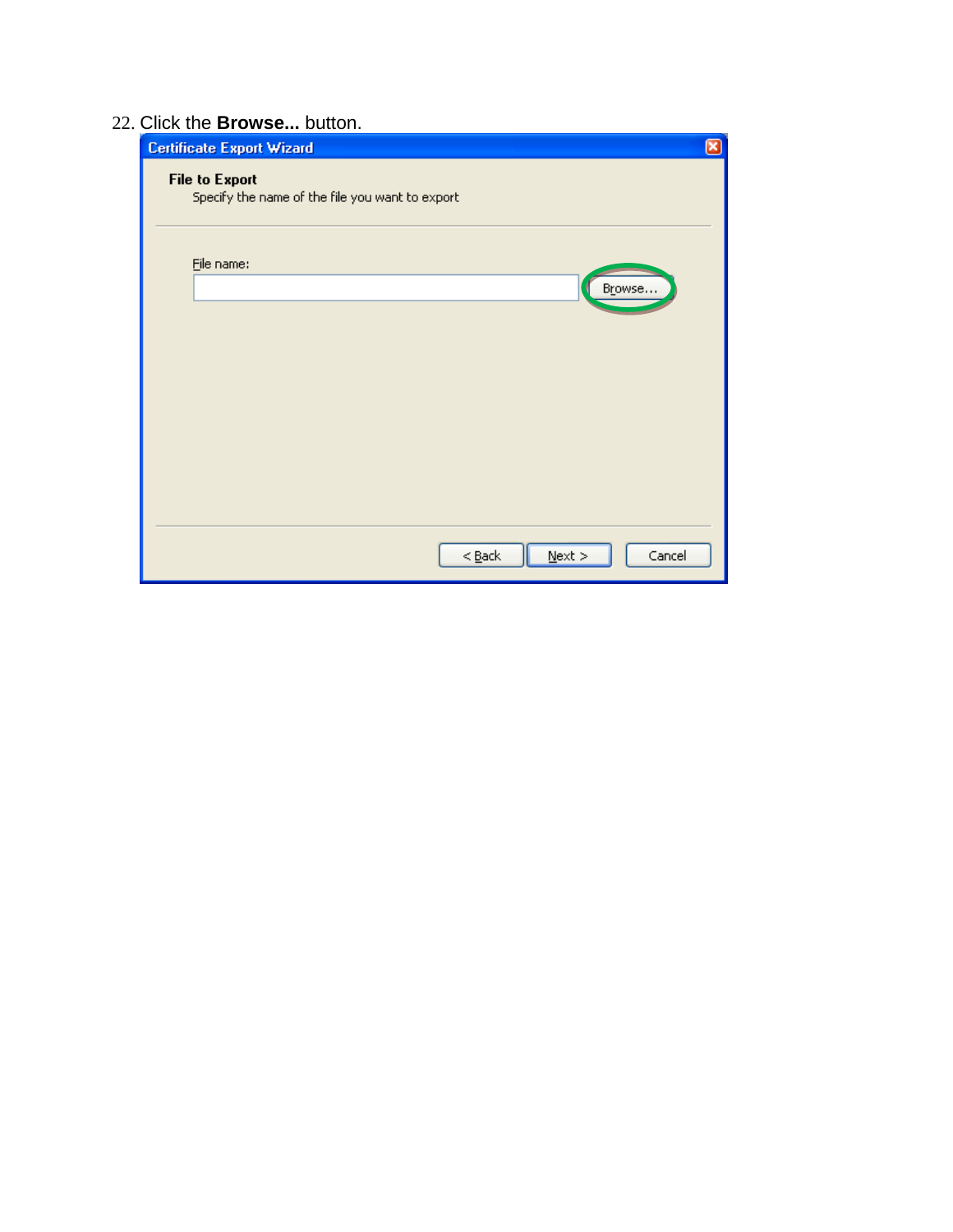23. In the Save As dialog box, you should already be pointed at the location where you saved your ID certificate back-up file. We recommend that you make the filename "Yourlastname\_ECA\_EN\_YYYY" use ID for your IDentity certificate and EN for you **ENcryption** certificate. YYYY should be the year that the certificate will expire; "2012" for 2012. And then click the **Save** button.

| <b>Save As</b>         |                                                                       | 28 |
|------------------------|-----------------------------------------------------------------------|----|
| Save in:               | Y<br>$0$ $0$ $0$ $10$<br>My_Certificates                              |    |
| My Recent<br>Documents | Manchester_ECA_ID_2012.pfx                                            |    |
| Desktop                |                                                                       |    |
| My Documents           |                                                                       |    |
| My Computer            |                                                                       |    |
|                        | Manchester_ECA_EN_2012.pfx<br>Save<br>٧<br>File name:                 |    |
| My Network             | Cancel<br>Save as type:<br>Personal Information Exchange (*.pfx)<br>× |    |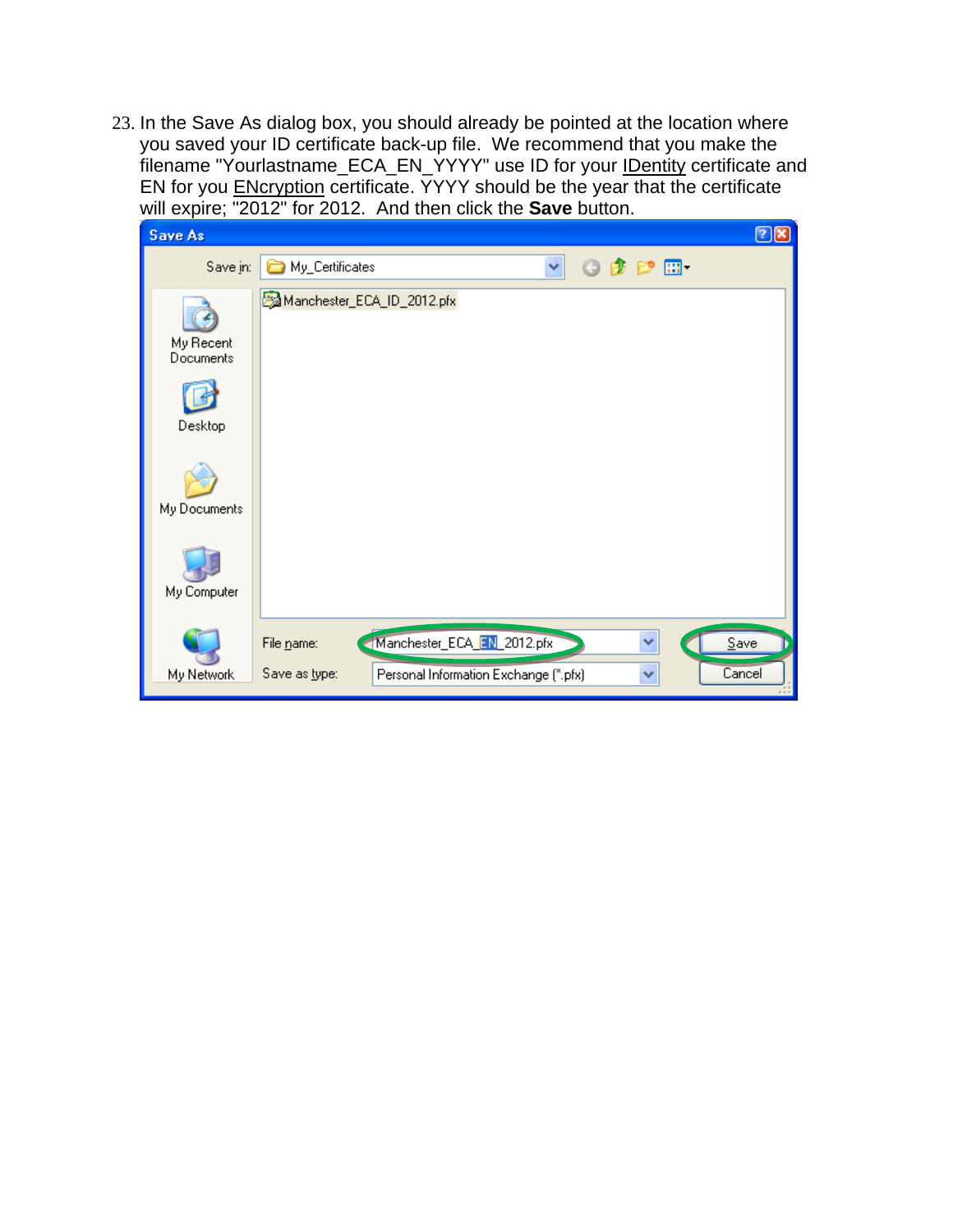24. Back on the File to Export dialog, confirm that the path and file name are correct and then click the **Next** button.



| 25. Click the Finish button.     |                                                                                                                                                                       |                                |
|----------------------------------|-----------------------------------------------------------------------------------------------------------------------------------------------------------------------|--------------------------------|
| <b>Certificate Export Wizard</b> |                                                                                                                                                                       | ⊠                              |
|                                  | <b>Completing the Certificate Export</b><br>Wizard<br>You have successfully completed the Certificate Export<br>wizard.<br>You have specified the following settings: |                                |
|                                  | File Name<br>Export Keys<br>Include all certificates in the certification path<br>File Format                                                                         | F:\My_<br>Yes<br>No.<br>Person |
|                                  | ≮∣<br><b>TITL</b>                                                                                                                                                     |                                |
|                                  | Finish<br>$<$ Back                                                                                                                                                    | Cancel                         |